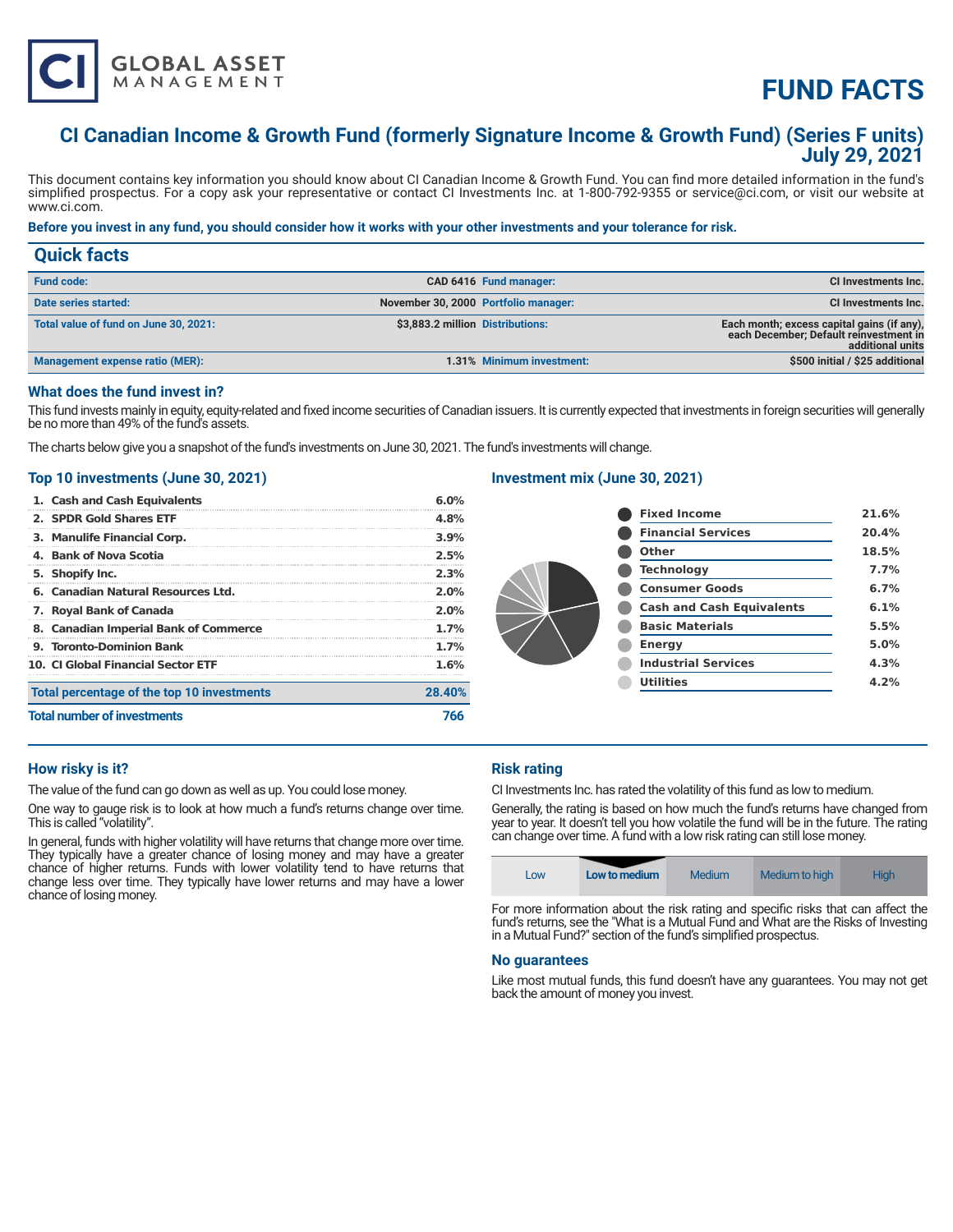# **CI Canadian Income & Growth Fund (formerly Signature Income & Growth Fund) (Series F units)**

# **How has the fund performed?**

This section tells you how Series F securities of the fund have performed over the past 10 calendar years. Returns are after expenses have been deducted. These expenses reduce the fund's returns.

#### **Year-by-year returns**

This chart shows how Series F securities of the fund performed in each of the past 10 calendar years. This fund series dropped in value in 3 of the last 10 calendar years. The range of returns and change from year to year can help you assess how risky the fund has been in the past. It does not tell you how the fund will perform in the future.



#### **Best and worst 3-month returns**

This table shows the best and worst returns for Series F securities of the fund in a 3- month period over the past 10 calendar years. The best and worst 3-month returns could be higher or lower in the future. Consider how much of a loss you could afford to take in a short period of time.

|                     | <b>Return</b> | 3 months ending | If you invested \$1,000 at the beginning of the period |
|---------------------|---------------|-----------------|--------------------------------------------------------|
| <b>Best return</b>  | 9.8%          | ا June 30. 2020 | Your investment would be \$1,098.                      |
| <b>Worst return</b> | $-13.9%$      | March 31, 2020  | Vour investment would be \$861.                        |

#### **Average return**

As at June 30, 2021, a person who invested \$1,000 in this series of units of the fund 10 years ago now has \$2,040. This works out to an annual compound return of 7.4%.

# **Who is this fund for?**

## **This fund may be suitable for you if you:**

- are seeking a regular income
- are investing for the medium term<br>• can telerate low to medium risk
- can tolerate low to medium risk

#### **A word about tax**

In general, you'll have to pay income tax on any money you make on a fund. How much you pay depends on the tax laws of where you live and whether you hold the fund in a registered plan, such as a Registered Retirement Savings Plan or a Tax-Free Savings Account.

Keep in mind that if you hold your fund in a non-registered account, fund distributions are included in your taxable income, whether you get them in cash or have them reinvested.